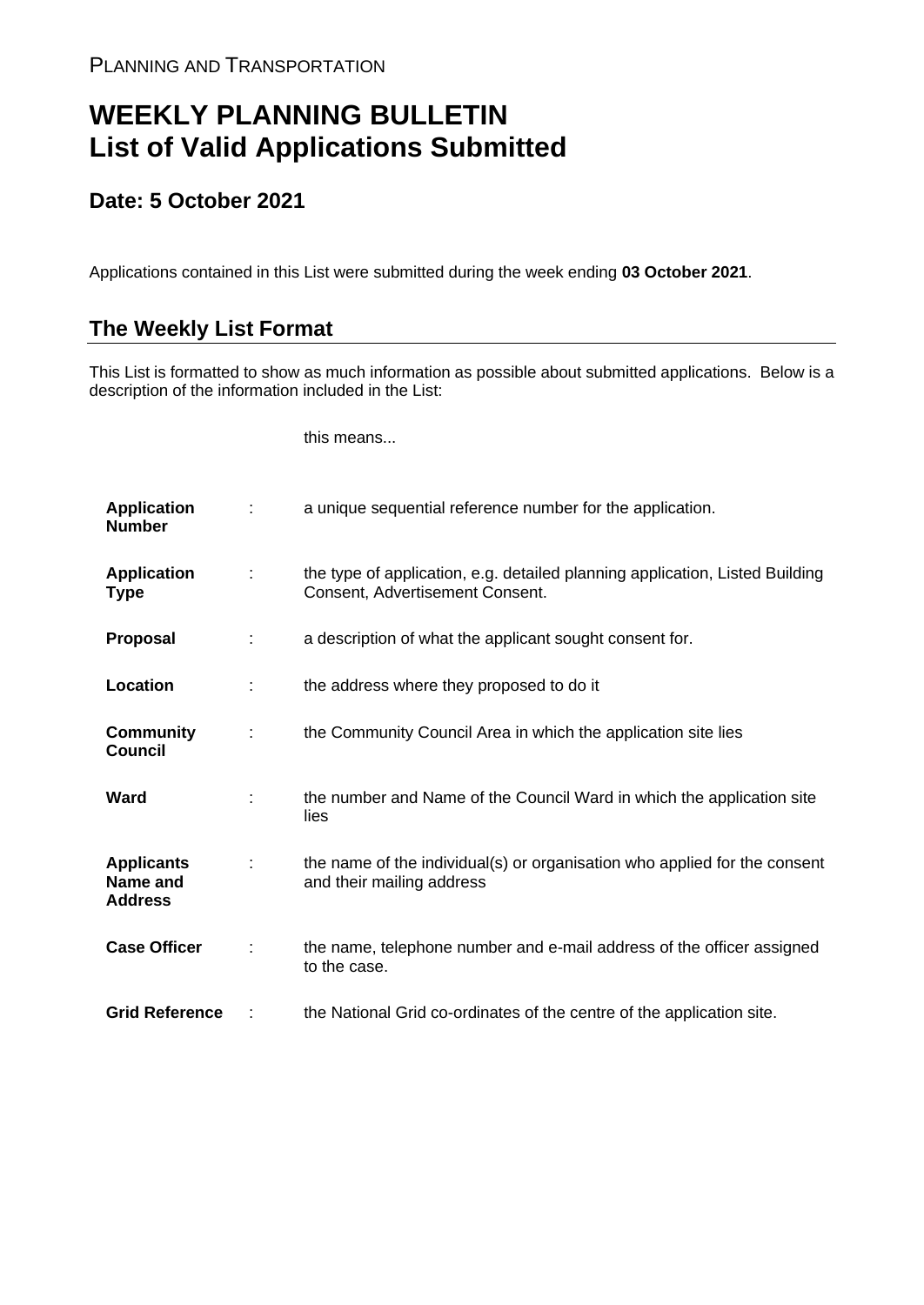| <b>Application No</b>                                                                                                                                        | : P/21/0563/FUL                                                                                                                                                                                                                                   | <b>Earliest Date of</b><br><b>Decision</b> |                        | 28 October 2021 |
|--------------------------------------------------------------------------------------------------------------------------------------------------------------|---------------------------------------------------------------------------------------------------------------------------------------------------------------------------------------------------------------------------------------------------|--------------------------------------------|------------------------|-----------------|
| <b>Application Type</b><br><b>Proposal</b><br><b>Location</b><br><b>Community Council : Falkirk South</b><br><b>Ward</b><br><b>Applicant</b><br><b>Agent</b> | <b>Planning Permission</b><br><b>Construction of Outbuilding</b><br>76 Slamannan Road Falkirk FK1 5NF<br>: 07 - Falkirk South<br>: Mrs Shiona Scott<br><b>Arka Architects</b><br>Adam Toleman The Loft The Tattie Kirk Cow Wynd Falkirk<br>FK11PU |                                            | <b>Hierarchy Level</b> | Local           |
| <b>Case Officer</b>                                                                                                                                          | : Julie Seidel (Tel. 01324 504880)<br>e-mail: julie.seidel@falkirk.gov.uk                                                                                                                                                                         |                                            |                        |                 |
| <b>Grid Reference</b>                                                                                                                                        | : 287775678861<br>View the application details                                                                                                                                                                                                    |                                            |                        |                 |
| <b>Application No</b>                                                                                                                                        | : P/21/0568/FUL                                                                                                                                                                                                                                   | <b>Earliest Date of</b><br><b>Decision</b> |                        | 1 November 2021 |
| <b>Application Type</b>                                                                                                                                      | <b>Planning Permission</b>                                                                                                                                                                                                                        |                                            | <b>Hierarchy Level</b> | Local           |
| <b>Proposal</b>                                                                                                                                              | <b>Extension to Dwellinghouse</b>                                                                                                                                                                                                                 |                                            |                        |                 |
| <b>Location</b>                                                                                                                                              | 9 Montgomery Well Carron Falkirk FK2 8NB                                                                                                                                                                                                          |                                            |                        |                 |
| <b>Community Council</b><br><b>Ward</b>                                                                                                                      | NO COMMUNITY COUNCIL                                                                                                                                                                                                                              |                                            |                        |                 |
| <b>Applicant</b>                                                                                                                                             | 04 - Carse, Kinnaird and Tryst<br>Mrs Chemonne Ng                                                                                                                                                                                                 |                                            |                        |                 |
| <b>Agent</b>                                                                                                                                                 | <b>HMA Architects</b><br>FAO Hilary McIntosh 19 Charlotte Street Helensburgh G84 7EZ                                                                                                                                                              |                                            |                        |                 |
| <b>Case Officer</b>                                                                                                                                          | Ryan McDonagh (Tel. 07483 459424)<br>e-mail: ryan.mcdonagh@falkirk.gov.uk                                                                                                                                                                         |                                            |                        |                 |
| <b>Grid Reference</b>                                                                                                                                        | 288703 682823<br>View the application details                                                                                                                                                                                                     |                                            |                        |                 |
| <b>Application No</b>                                                                                                                                        | : P/21/0572/FUL Earliest Date of                                                                                                                                                                                                                  | <b>Decision</b>                            |                        | 4 November 2021 |
|                                                                                                                                                              |                                                                                                                                                                                                                                                   |                                            |                        |                 |
| <b>Application Type</b>                                                                                                                                      | : Planning Permission                                                                                                                                                                                                                             |                                            | <b>Hierarchy Level</b> | Local           |
| <b>Proposal</b>                                                                                                                                              | : Conversion & Extension of Existing Stable Block to Form 4 No.<br>Dwellinghouses and Associated Landscaping.                                                                                                                                     |                                            |                        |                 |
| Location                                                                                                                                                     | Avondale House Polmont Falkirk FK2 0YF                                                                                                                                                                                                            |                                            |                        |                 |
| <b>Community Council</b>                                                                                                                                     | : Polmont                                                                                                                                                                                                                                         |                                            |                        |                 |
| <b>Ward</b>                                                                                                                                                  | 08 - Lower Braes                                                                                                                                                                                                                                  |                                            |                        |                 |
| <b>Applicant</b>                                                                                                                                             | : Clarkstone Ltd                                                                                                                                                                                                                                  |                                            |                        |                 |
| <b>Agent</b>                                                                                                                                                 | <b>Arka Architects</b>                                                                                                                                                                                                                            |                                            |                        |                 |
|                                                                                                                                                              | The Loft The Tattie Kirk Cow Wynd Falkirk FK1 1PU                                                                                                                                                                                                 |                                            |                        |                 |
| <b>Case Officer</b>                                                                                                                                          | Brent Vivian (Tel. 01324 504935)                                                                                                                                                                                                                  |                                            |                        |                 |
| <b>Grid Reference</b>                                                                                                                                        | e-mail: brent.vivian@falkirk.gov.uk<br>295473 679239                                                                                                                                                                                              |                                            |                        |                 |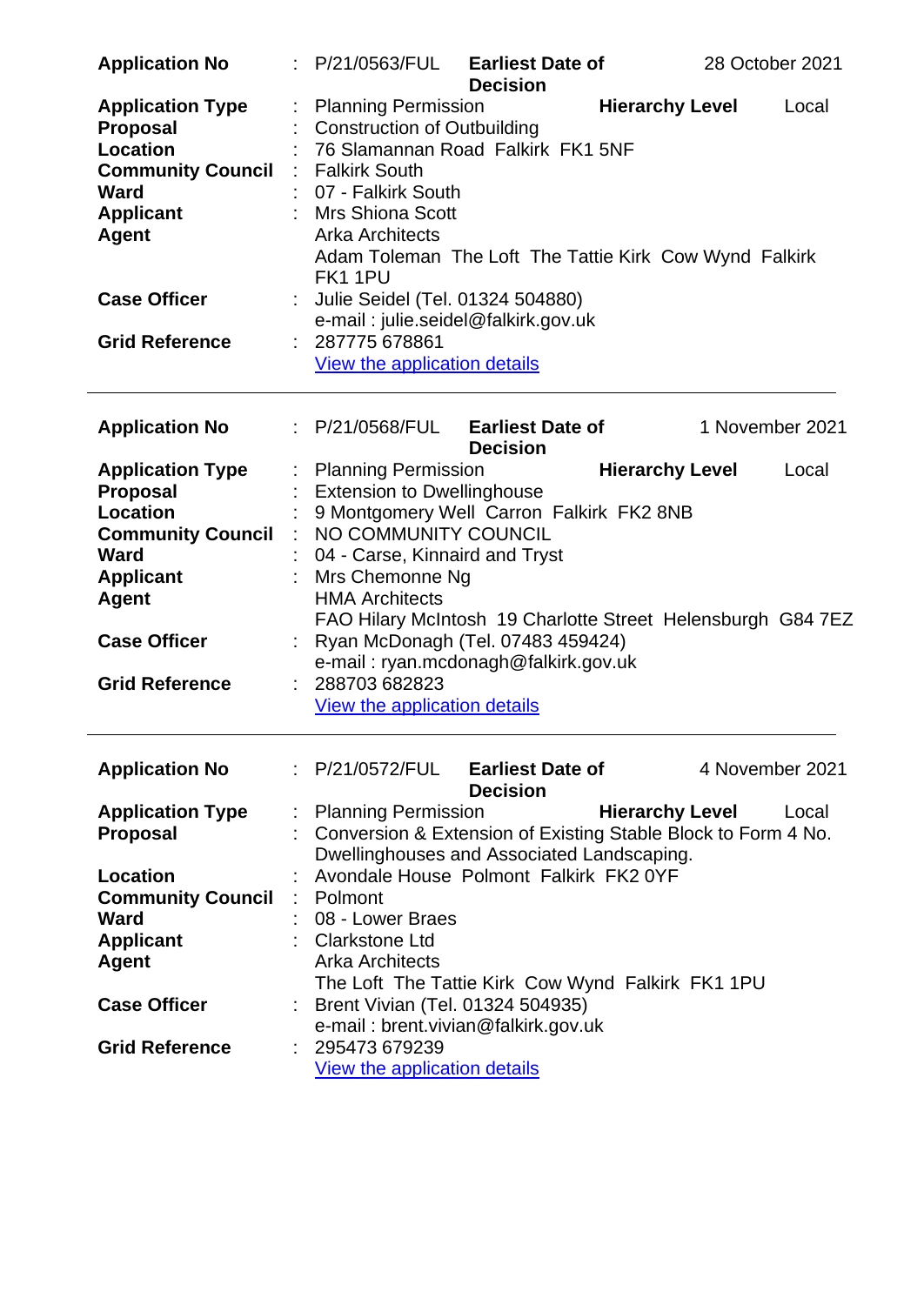| <b>Application No</b>                      |                                  | : P/21/0578/FUL Earliest Date of                                          | <b>Decision</b> |                        |  | 22 October 2021 |  |
|--------------------------------------------|----------------------------------|---------------------------------------------------------------------------|-----------------|------------------------|--|-----------------|--|
| <b>Application Type</b><br><b>Proposal</b> |                                  | <b>Planning Permission</b><br><b>Extension to Dwellinghouse</b>           |                 | <b>Hierarchy Level</b> |  | Local           |  |
| <b>Location</b>                            |                                  | Thorndene Redding Road Reddingmuirhead Falkirk FK2 0DP                    |                 |                        |  |                 |  |
| <b>Community Council</b>                   | Reddingmuirhead and Wallacestone |                                                                           |                 |                        |  |                 |  |
| <b>Ward</b>                                |                                  | 08 - Lower Braes                                                          |                 |                        |  |                 |  |
| <b>Applicant</b>                           |                                  | Mr Graeme Low                                                             |                 |                        |  |                 |  |
| <b>Agent</b>                               |                                  | <b>Robert Gray</b>                                                        |                 |                        |  |                 |  |
|                                            |                                  | 6 Mid Barrwood Road Kilsyth G65 0ER                                       |                 |                        |  |                 |  |
| <b>Case Officer</b>                        |                                  |                                                                           |                 |                        |  |                 |  |
|                                            |                                  | Ryan McDonagh (Tel. 07483 459424)<br>e-mail: ryan.mcdonagh@falkirk.gov.uk |                 |                        |  |                 |  |
| <b>Grid Reference</b>                      |                                  | 291640 677933                                                             |                 |                        |  |                 |  |
|                                            |                                  | <b>View the application details</b>                                       |                 |                        |  |                 |  |
|                                            |                                  |                                                                           |                 |                        |  |                 |  |
| <b>Application No</b>                      |                                  | : P/21/0580/FUL Earliest Date of                                          | <b>Decision</b> |                        |  | 1 November 2021 |  |
| <b>Application Type</b>                    |                                  | : Planning Permission                                                     |                 | <b>Hierarchy Level</b> |  | Local           |  |
| <b>Proposal</b>                            |                                  | Construction of Holiday Lodge and Raised Deck (Retrospective)             |                 |                        |  |                 |  |
| Location                                   |                                  | The Coach House Glenbervie Bellsdyke Road Larbert                         |                 |                        |  |                 |  |
|                                            |                                  | FK54EG                                                                    |                 |                        |  |                 |  |
| <b>Community Council</b>                   | ÷.                               | Larbert, Stenhousemuir and Torwood                                        |                 |                        |  |                 |  |
| Ward                                       |                                  | 05 - Bonnybridge and Larbert                                              |                 |                        |  |                 |  |
| <b>Applicant</b>                           |                                  | : Mr S McLeod                                                             |                 |                        |  |                 |  |
| <b>Agent</b>                               |                                  | <b>Bobby Halliday Architects</b>                                          |                 |                        |  |                 |  |
|                                            |                                  | Laura Ironside The Studio 3 The Avenue Bridge Of Allan                    |                 |                        |  |                 |  |
|                                            |                                  | FK94NR                                                                    |                 |                        |  |                 |  |
| <b>Case Officer</b>                        |                                  | Julie Seidel (Tel. 01324 504880)                                          |                 |                        |  |                 |  |
|                                            |                                  | e-mail: julie.seidel@falkirk.gov.uk                                       |                 |                        |  |                 |  |
| <b>Grid Reference</b>                      |                                  | 285103 684539                                                             |                 |                        |  |                 |  |
|                                            |                                  | View the application details                                              |                 |                        |  |                 |  |
| <b>Application No</b>                      |                                  | $\therefore$ P/21/0581/FUL Earliest Date of                               |                 |                        |  | 28 October 2021 |  |
|                                            |                                  |                                                                           | <b>Decision</b> |                        |  |                 |  |
| <b>Application Type</b>                    |                                  | <b>Planning Permission</b>                                                |                 | <b>Hierarchy Level</b> |  | Local           |  |
| <b>Proposal</b>                            |                                  | Alterations and Extension to Dwellinghouse                                |                 |                        |  |                 |  |
| <b>Location</b>                            |                                  | 30 Hazel Road Banknock Bonnybridge FK4 1LQ                                |                 |                        |  |                 |  |
| <b>Community Council</b>                   |                                  | Banknock, Haggs and Longcroft                                             |                 |                        |  |                 |  |
| Ward                                       |                                  | 03 - Denny and Banknock                                                   |                 |                        |  |                 |  |
| <b>Applicant</b>                           |                                  | <b>Mr Chris Crockard</b>                                                  |                 |                        |  |                 |  |
| <b>Agent</b>                               |                                  | <b>KS Design Chartered Architect</b>                                      |                 |                        |  |                 |  |
|                                            |                                  | FAO Karolina Surmacz 69 Thomson Drive Falkirk FK2 9GN                     |                 |                        |  |                 |  |
| <b>Case Officer</b>                        |                                  | Ryan McDonagh (Tel. 07483 459424)                                         |                 |                        |  |                 |  |
|                                            |                                  | e-mail: ryan.mcdonagh@falkirk.gov.uk                                      |                 |                        |  |                 |  |
| <b>Grid Reference</b>                      |                                  | 278334 678714                                                             |                 |                        |  |                 |  |
|                                            |                                  | View the application details                                              |                 |                        |  |                 |  |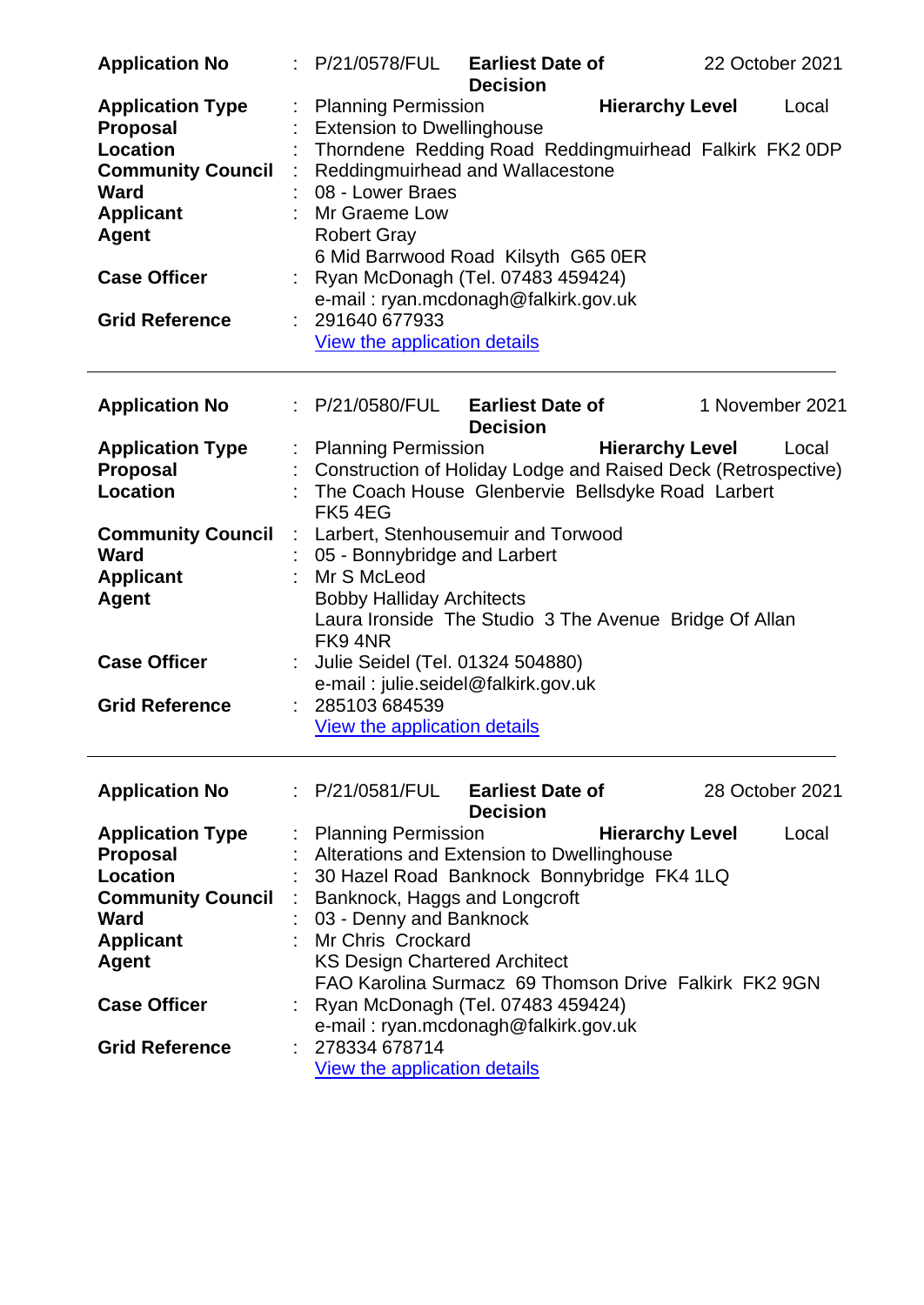|                                                                                                                                              |   | <b>Decision</b>                                                                                                                                                                                                                                                                                                                                             |  |  |  |  |  |
|----------------------------------------------------------------------------------------------------------------------------------------------|---|-------------------------------------------------------------------------------------------------------------------------------------------------------------------------------------------------------------------------------------------------------------------------------------------------------------------------------------------------------------|--|--|--|--|--|
| <b>Application Type</b><br><b>Proposal</b><br><b>Location</b><br><b>Community Council</b><br><b>Ward</b><br><b>Applicant</b><br><b>Agent</b> | ÷ | <b>Hierarchy Level</b><br><b>Planning Permission</b><br>Local<br>Construction of 2 Holiday Lodges (Retrospective)<br>Glenbervie House Torwood Larbert FK5 4SJ<br>Larbert, Stenhousemuir and Torwood<br>05 - Bonnybridge and Larbert<br>Mr S McLeod<br><b>Bobby Halliday Architects</b><br>Laura Ironside The Studio 3 The Avenue Bridge Of Allan FK9<br>4NR |  |  |  |  |  |
| <b>Case Officer</b>                                                                                                                          |   | Julie Seidel (Tel. 01324 504880)<br>e-mail: julie.seidel@falkirk.gov.uk                                                                                                                                                                                                                                                                                     |  |  |  |  |  |
| <b>Grid Reference</b>                                                                                                                        |   | 285060 684305<br>View the application details                                                                                                                                                                                                                                                                                                               |  |  |  |  |  |
| <b>Application No</b>                                                                                                                        |   | <b>Earliest Date of</b><br>4 November 2021<br>: P/21/0583/FUL<br><b>Decision</b>                                                                                                                                                                                                                                                                            |  |  |  |  |  |
| <b>Application Type</b><br><b>Proposal</b><br><b>Location</b>                                                                                |   | : Planning Permission<br><b>Hierarchy Level</b><br>Local<br><b>Extension to Workshop</b><br>G The Roundel Falkirk FK2 9HG                                                                                                                                                                                                                                   |  |  |  |  |  |
| <b>Community Council</b><br><b>Ward</b><br><b>Applicant</b><br><b>Agent</b><br><b>Case Officer</b><br><b>Grid Reference</b>                  |   | Grahamston, Middlefield and Westfield<br>06 - Falkirk North<br><b>Classic Joinery Products Ltd</b><br><b>RMAR Architecture Ltd</b><br>Ryan Marshall Unit 4B Gateway Business Park Beancross<br>Road Grangemouth FK3 8WX<br>John Cooney (Tel. 01324 504705)<br>e-mail: john.cooney@falkirk.gov.uk<br>289843 681263<br>View the application details           |  |  |  |  |  |
| <b>Application No</b>                                                                                                                        |   | : P/21/0584/ADV<br><b>Earliest Date of</b><br>30 September 2021                                                                                                                                                                                                                                                                                             |  |  |  |  |  |
| <b>Application Type</b>                                                                                                                      |   | <b>Decision</b><br>: Advertisement Consent<br><b>Hierarchy Level</b><br><b>Not</b><br>Applicable                                                                                                                                                                                                                                                            |  |  |  |  |  |